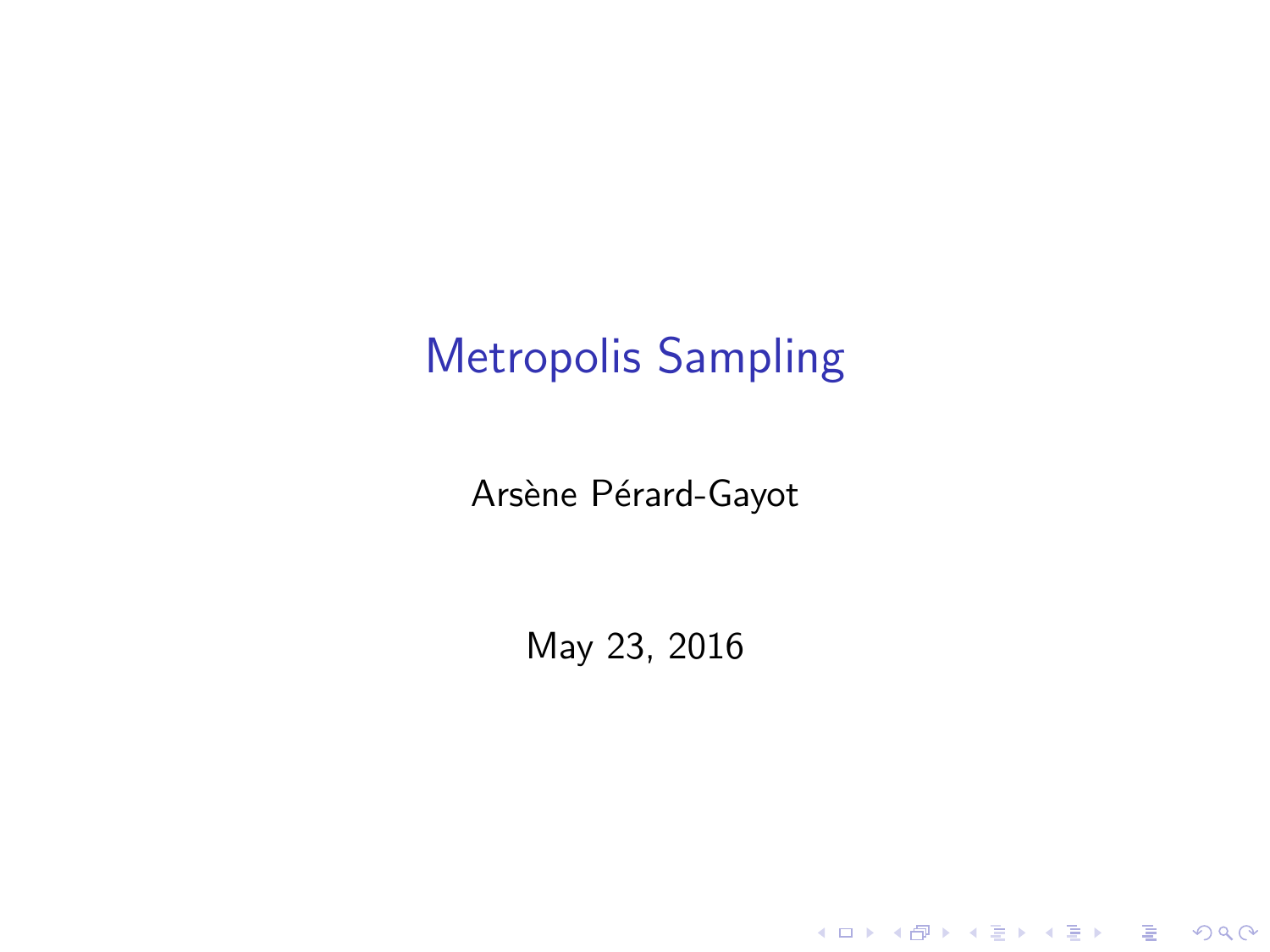[Introduction](#page-2-0)

**[Background](#page-3-0)** 

[Metropolis Sampling](#page-13-0)

[Practical Example](#page-22-0)

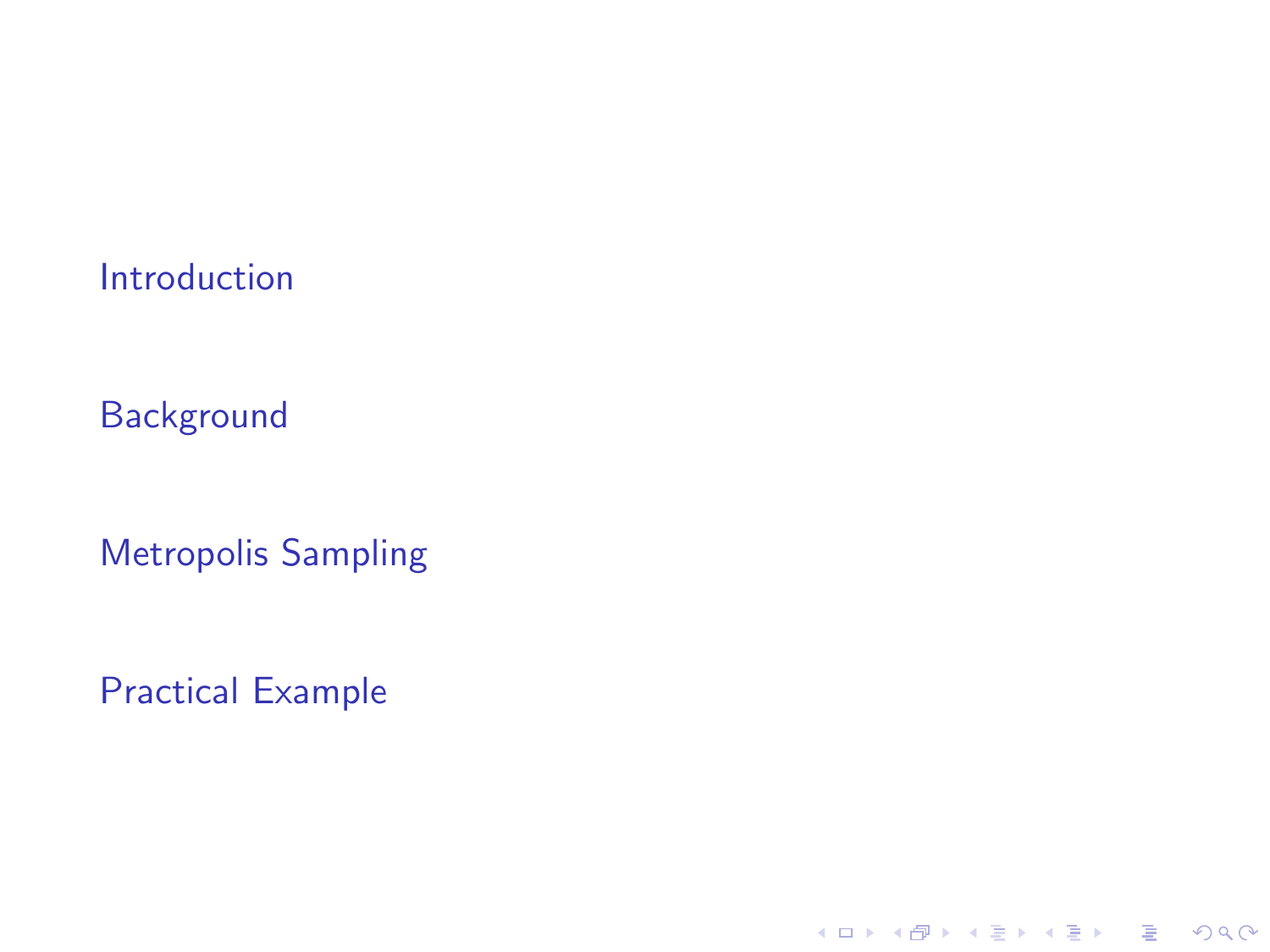### <span id="page-2-0"></span>[Introduction](#page-2-0)

#### The Metropolis-Hastings Algorithm

- Introduced in 1953 by Nicholas Metropolis, Arianna W. Rosenbluth, Marshall N. Rosenbluth, Augusta H. Teller, and Edward Teller.
- $\blacktriangleright$  Initially designed for the Boltzmann distribution, and was later generalized and formalized by W.K. Hastings in 1970.
- $\triangleright$  Allows to sample from probability distributions that are only known point-wise—and this, even if it is up to a constant.
- $\triangleright$  The theory behind it is related to Markov chains, which will be introduced in this lecture.

4 D > 4 P + 4 B + 4 B + B + 9 Q O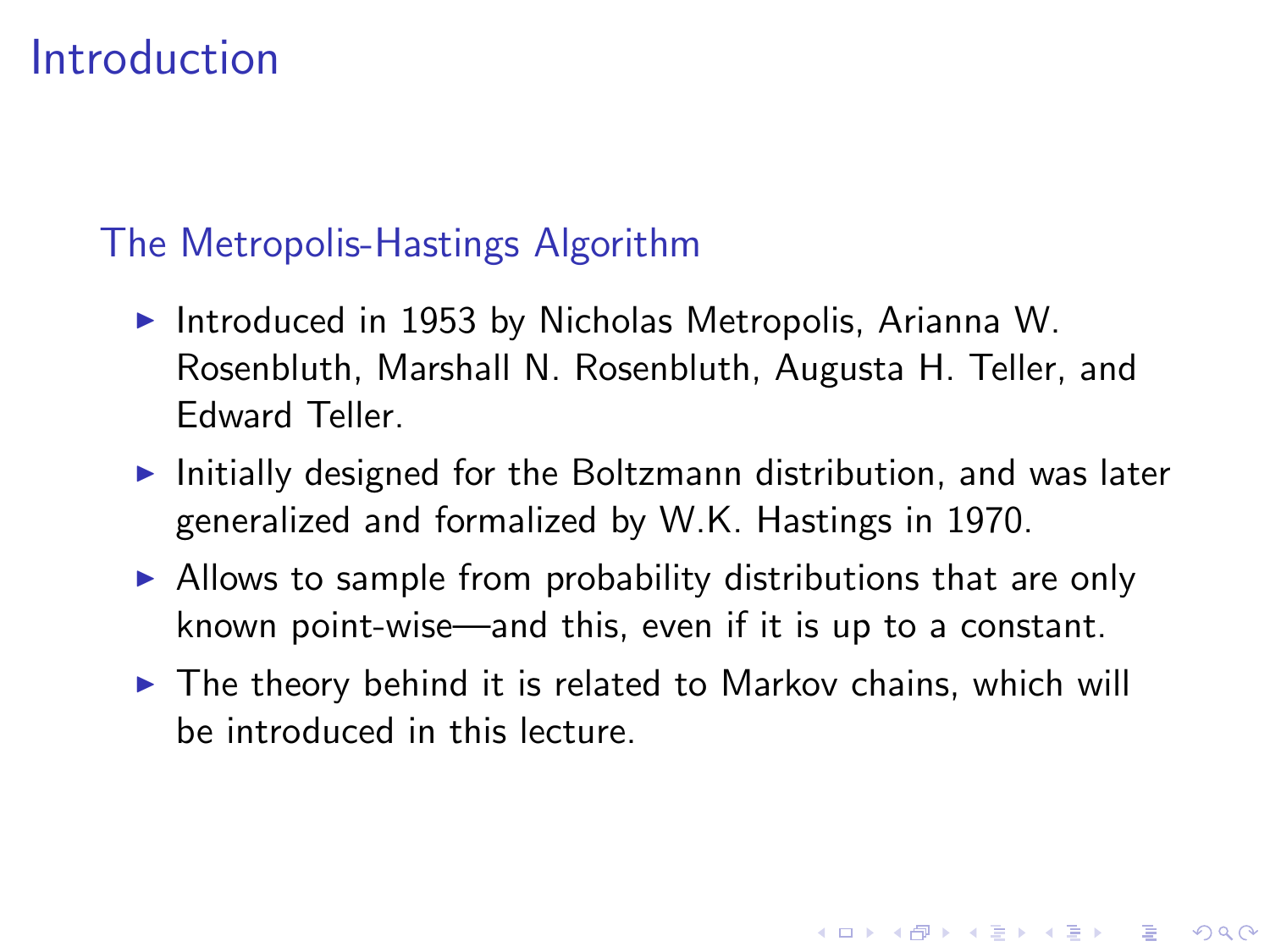### <span id="page-3-0"></span>Notation and Reminders

- $\blacktriangleright$  X: set of states.
- $\blacktriangleright$   $\mathcal{B}(\mathcal{X})$ :  $\sigma$ -algebra over  $\mathcal{X}$ ,
	- $\blacktriangleright$   $\mathcal{X} \in \mathcal{B}(\mathcal{X}),$
	- $\triangleright$   $\mathcal{B}(\mathcal{X})$  is stable under complementation,
	- $\triangleright$   $\mathcal{B}(\mathcal{X})$  is stable under countable union.
	- **Informally:** " $\sigma$ -algebras have the properties you would expect for performing algebra on sets."

 $\blacktriangleright$   $\mu$  is a measure over  $\mathcal{B}(\mathcal{X})$  iff:

- $\blacktriangleright \mu(\varnothing) = 0,$
- $\blacktriangleright \forall B \in \mathcal{B}(\mathcal{X}), \ \mu(B) \geq 0,$
- ► For all countable collections of disjoint sets  ${E_i}_{i=1}^{\infty}$ ,  $\mu\left(\sum_{k=1}^{\infty} E_k\right) = \sum_{k=1}^{\infty} \mu(E_k).$
- $\triangleright$  Informally: "Measure functions have the properties you would expect for measuring sets."

**KORKAR KERKER EL VOLO**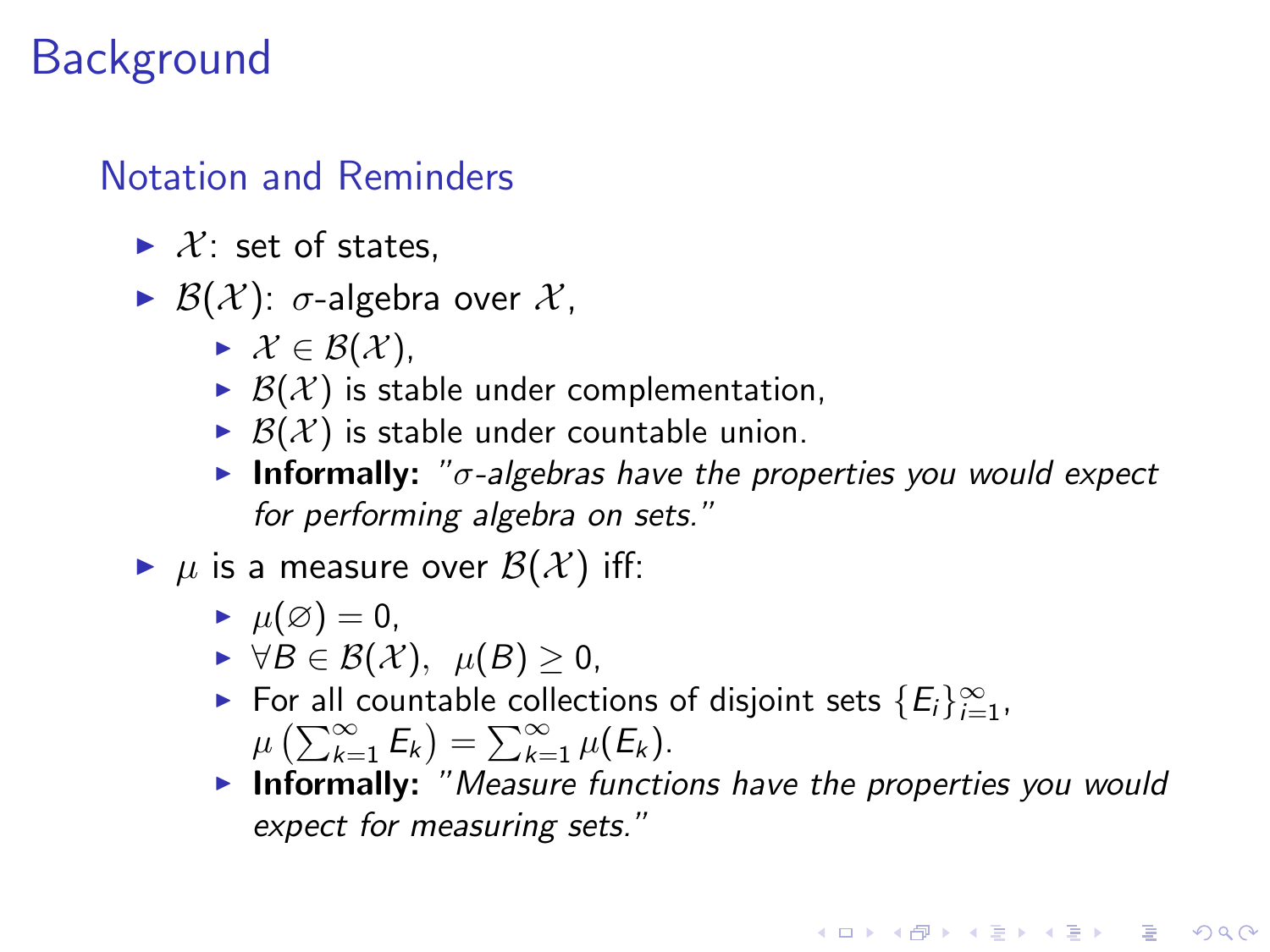#### <span id="page-4-0"></span>Transition Kernel

A transition kernel is a function K defined on  $\mathcal{X} \times \mathcal{B}(X)$  s.t.

- $\triangleright \forall x \in \mathcal{X}, K(x, \cdot)$  is a probability measure,
- $\triangleright \ \forall A \in \mathcal{B}(\mathcal{X}), \ \mathcal{K}(\cdot, A)$  is measurable.

**Informally:** " $K(x, A)$  is the probability of ending in the set of states A from a state x."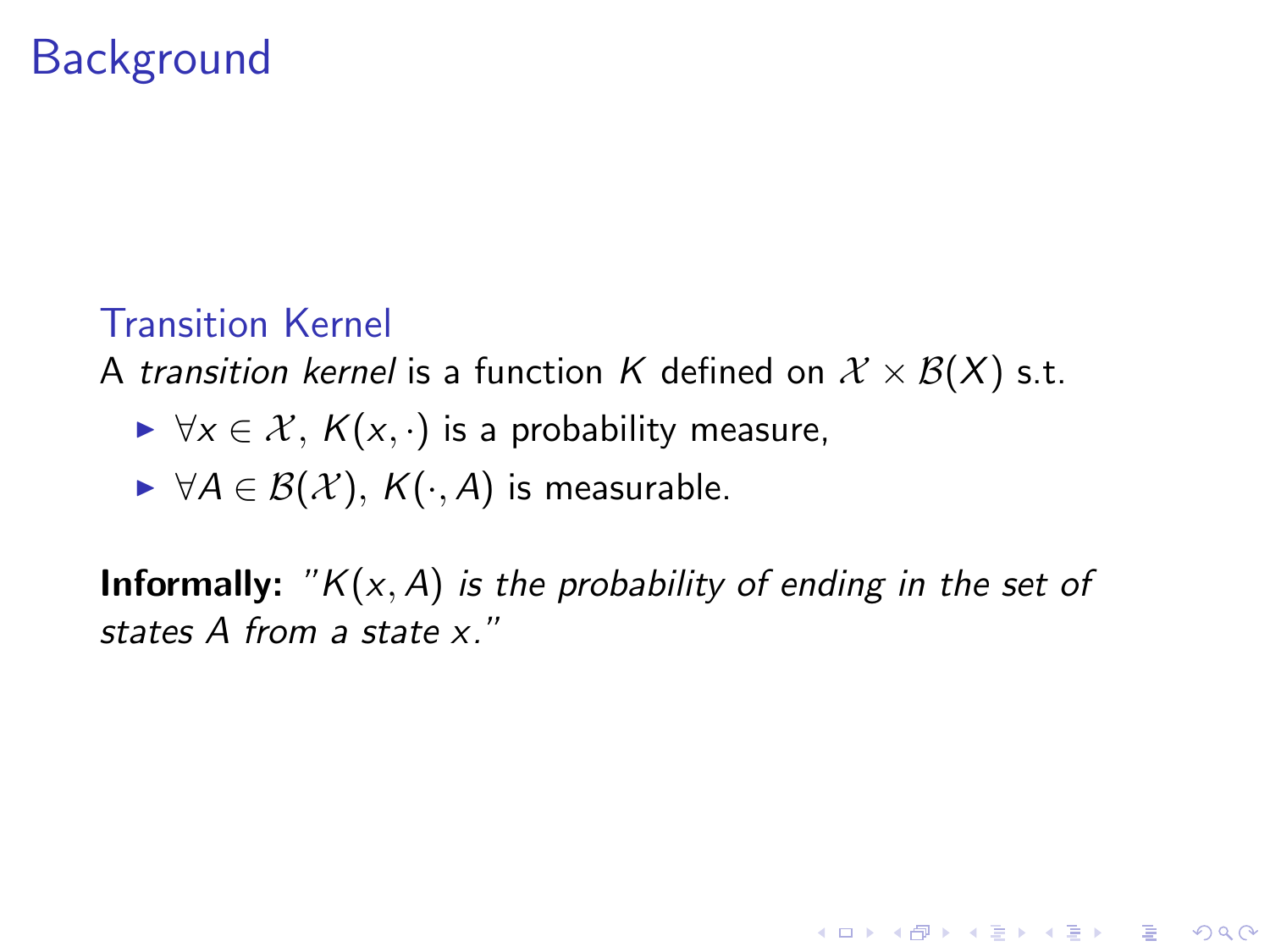#### <span id="page-5-0"></span>Example

If  $\mathcal{X} = \{X_1, ..., X_k\}$ , the transition kernel is the following matrix:

$$
K = \left(\begin{array}{ccc} P(X_n = \mathcal{X}_1 | X_{n-1} = \mathcal{X}_1) & \cdots & P(X_n = \mathcal{X}_k | X_{n-1} = \mathcal{X}_1) \\ \vdots & \ddots & \vdots \\ P(X_n = \mathcal{X}_1 | X_{n-1} = \mathcal{X}_k) & \cdots & P(X_n = \mathcal{X}_k | X_{n-1} = \mathcal{X}_k) \end{array}\right)
$$

K ロ K K (P) K (E) K (E) X (E) X (P) K (P)

Note that each row sums up to  $1$  since  $\forall \mathsf{x}, \sum_{\mathsf{y}} P(\mathsf{y}|\mathsf{x}) = 1.$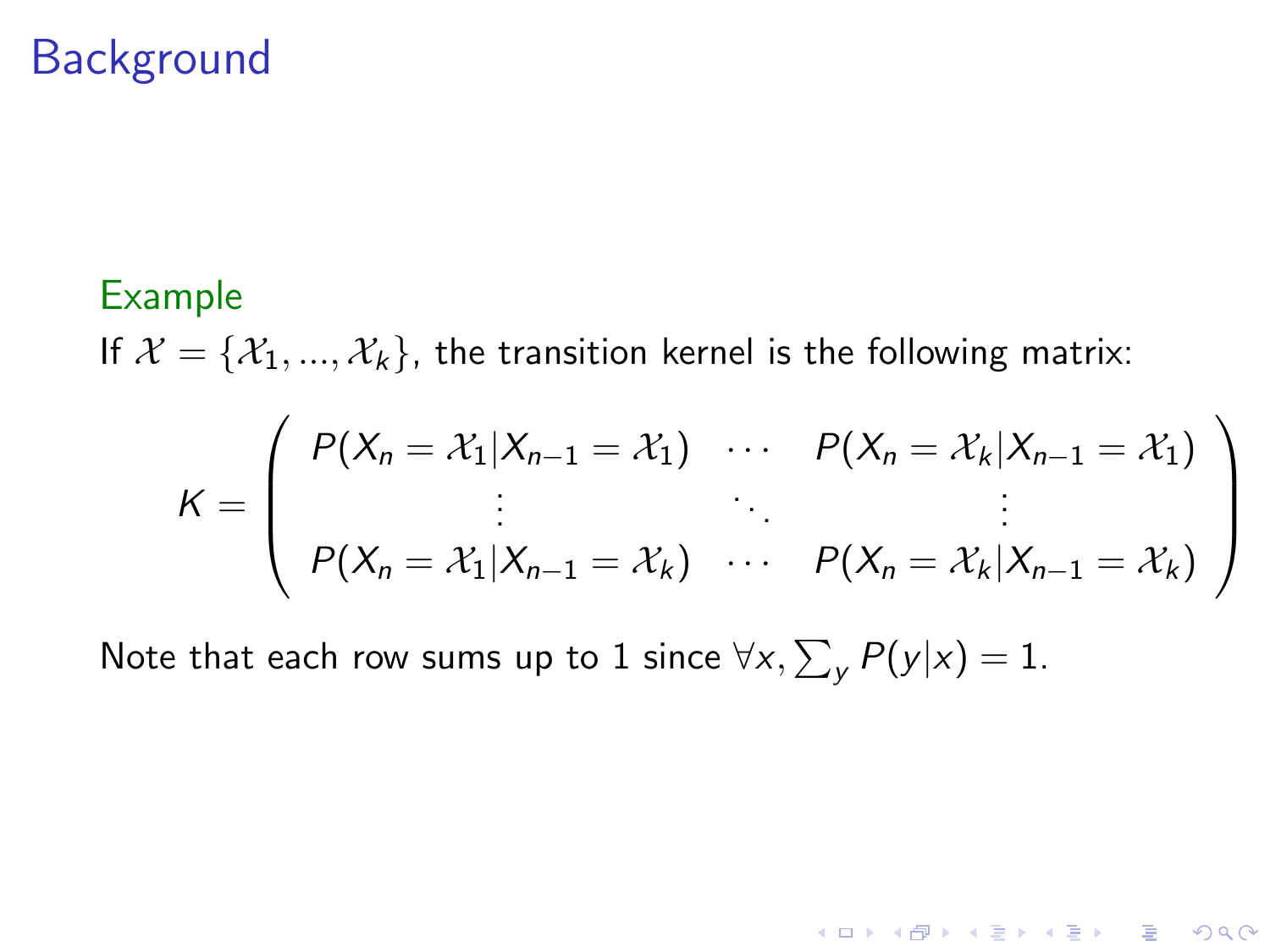#### <span id="page-6-0"></span>Example



イロメ イ団メ イ君メ イ君メー

È

 $299$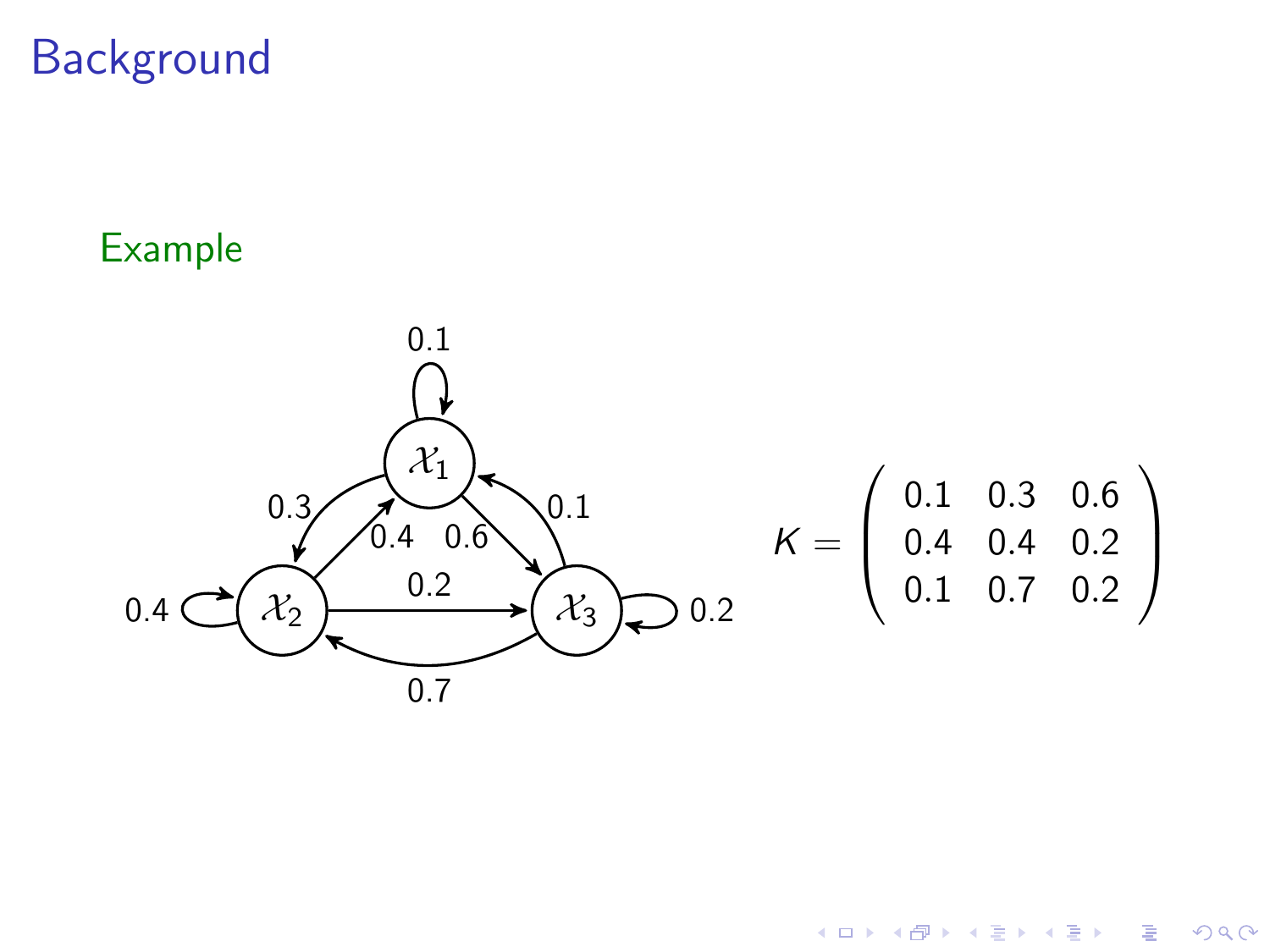#### <span id="page-7-0"></span>Example

If  $X$  is continuous, we have:

$$
P(X \in A | x) = \int_A K(x, y) \, dy
$$

イロト イ御 トイミト イミト ニミー りんぴ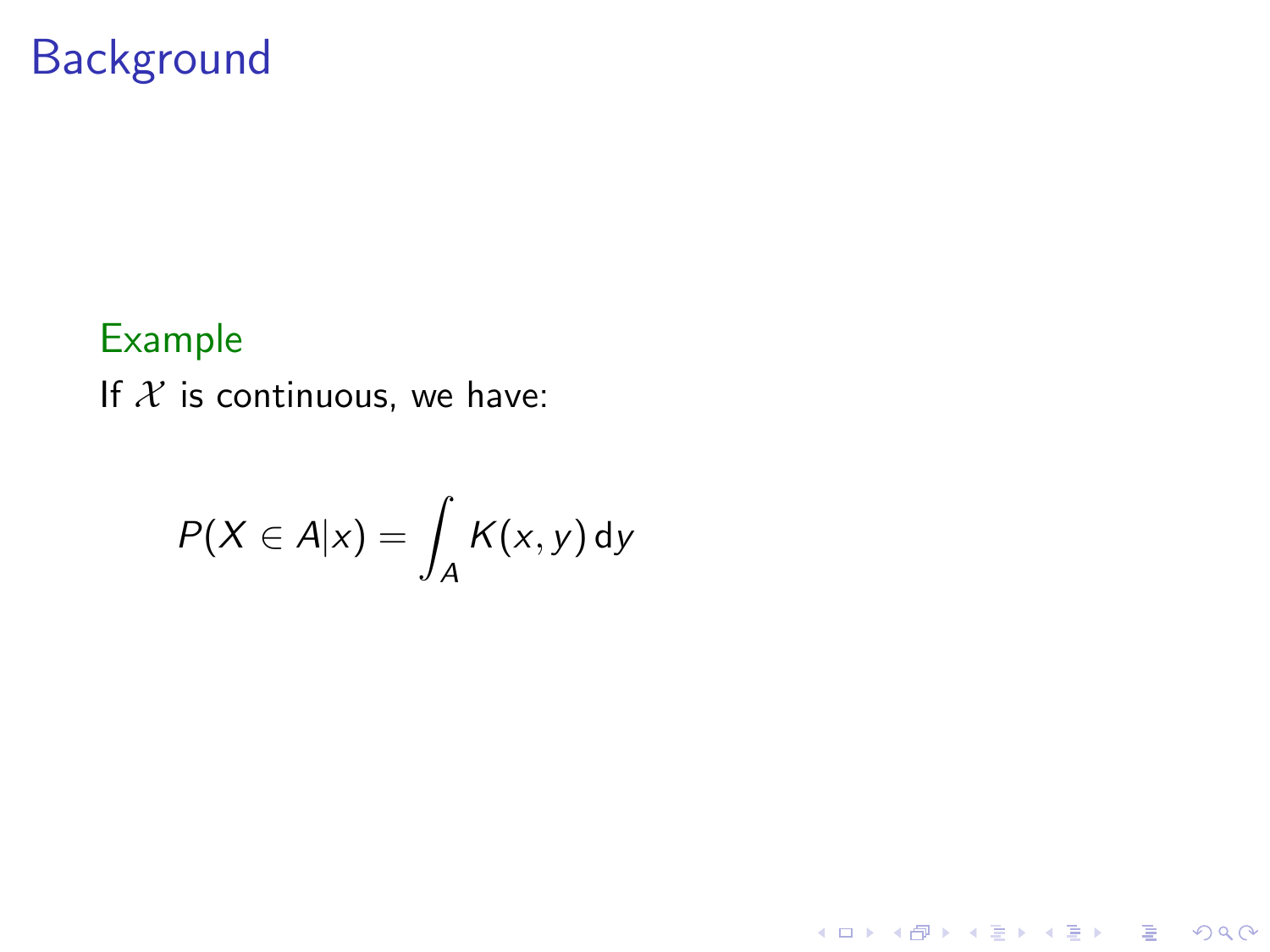#### <span id="page-8-0"></span>Homogeneous Markov Chain

An homogeneous Markov chain is a sequence  $(X_n)$  of random variables s.t.

$$
\forall k, P(X_{k+1} \in A | x_0, x_1, ..., x_k) = P(X_{k+1} \in A | x_k) = \int_A K(x_k, dx)
$$

**K ロ ▶ K @ ▶ K 할 X X 할 X → 할 X → 9 Q Q ^** 

Informally: "Each state of the chain only depends on the previous one."

This definition implies that the construction of the chain is determined by an initial state  $x_0$ , and a transition kernel.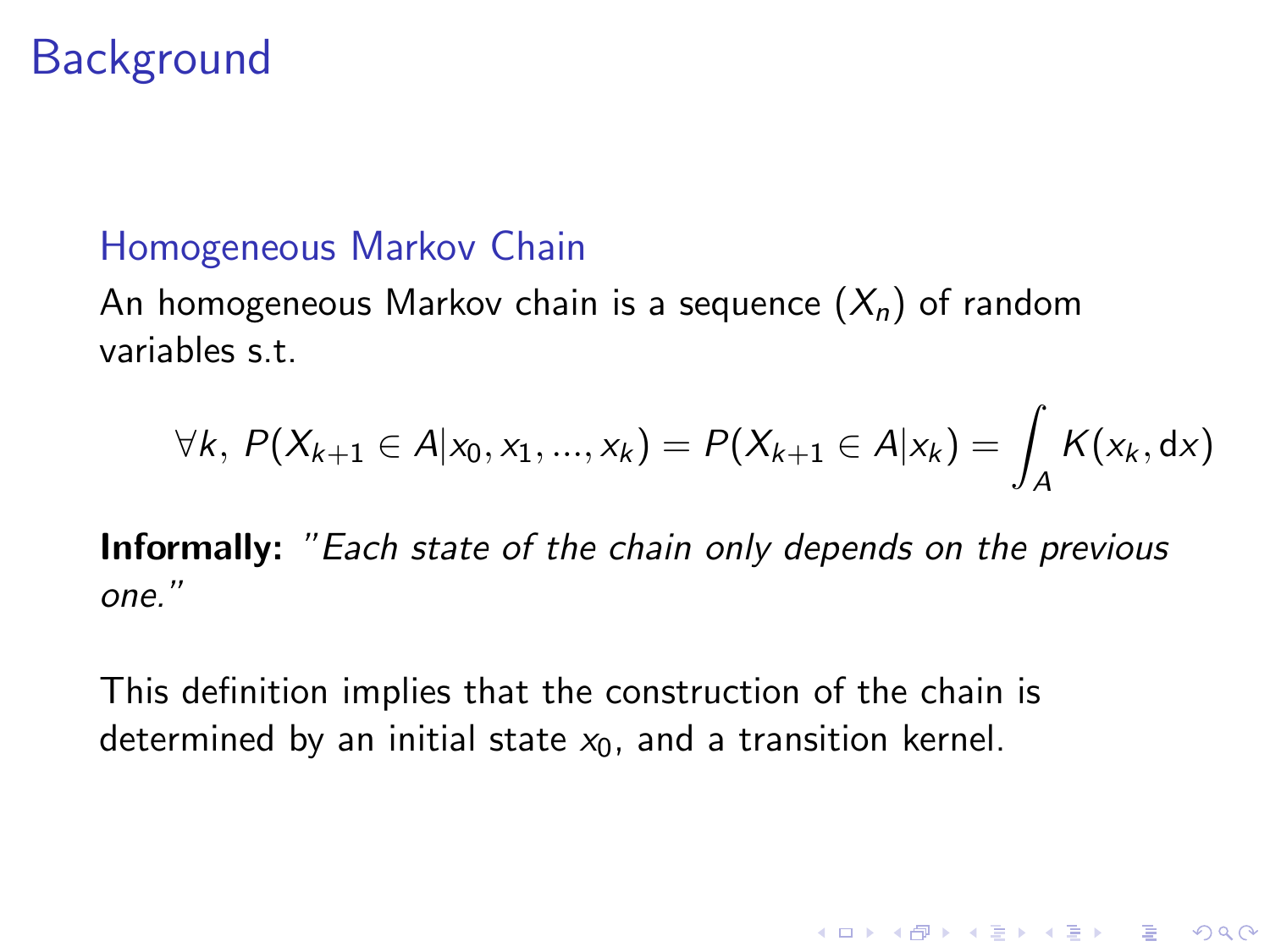#### <span id="page-9-0"></span>Irreducibility

The Markov chain  $(X_n)$  with transition kernel K is  $\phi$ -irreducible iff:

 $\forall A \in \mathcal{B}(\mathcal{X})$  with  $\phi(A) > 0, \exists n \text{ s.t. } K^n(x, A) > 0 \ \forall x \in \mathcal{X}$ 

Informally: "All states communicate in a finite number of steps." Example

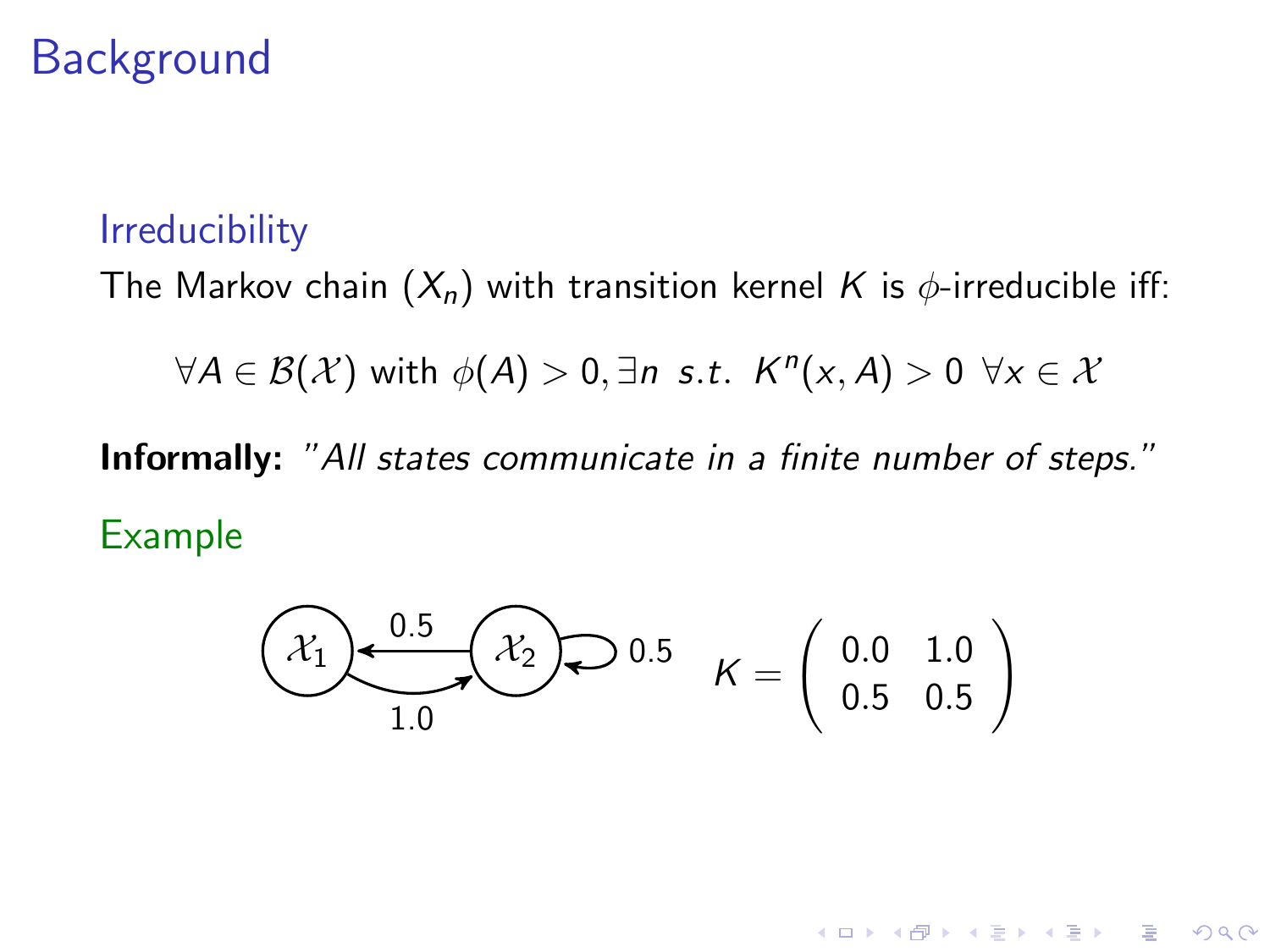#### <span id="page-10-0"></span>Detailed Balance

A Markov chain with transition kernel  $K$  statisfies the *detailed* balance condition if there exists a function  $f \, s \, t$ .

**KORK ERKER ADE YOUR** 

$$
\forall (x, y), K(y, x) f(y) = K(x, y) f(x)
$$

**Informally:** "Going from state x to state y has the same probability as going from y to x."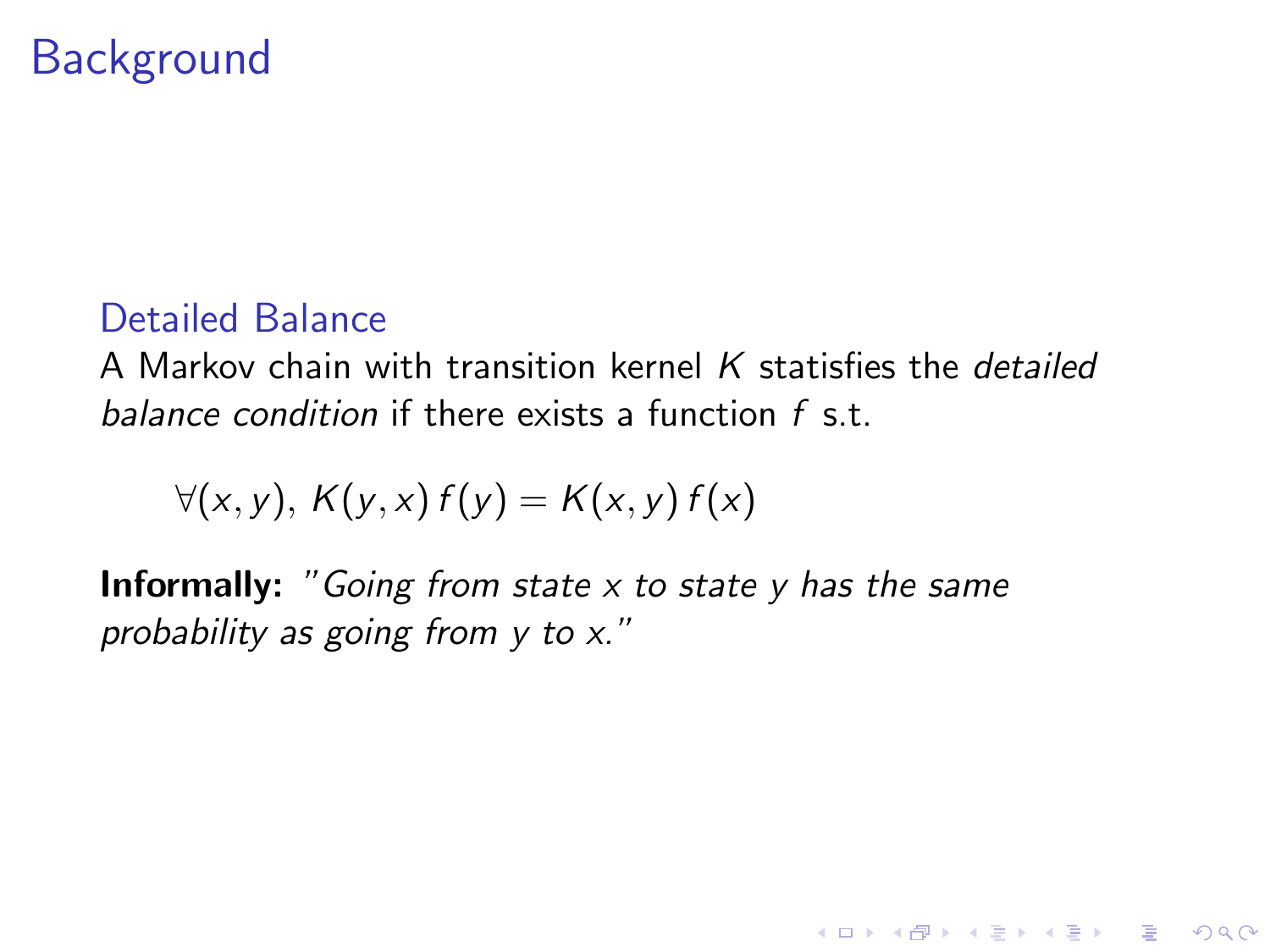### <span id="page-11-0"></span>Stationary Distribution

A probability measure  $\pi$  is a stationary distribution for the transition kernel  $K$  iff

$$
\forall B \in \mathcal{B}(\mathcal{X}), \, \pi(B) = \int K(x, B)\pi(x) \, dx
$$

Informally: "A transition leaves a stationary distribution unchanged."

Under the condition of irreducibility, this distribution is unique up to a multiplicative constant.

K ロ ▶ K @ ▶ K 할 > K 할 > 1 할 > 1 이익어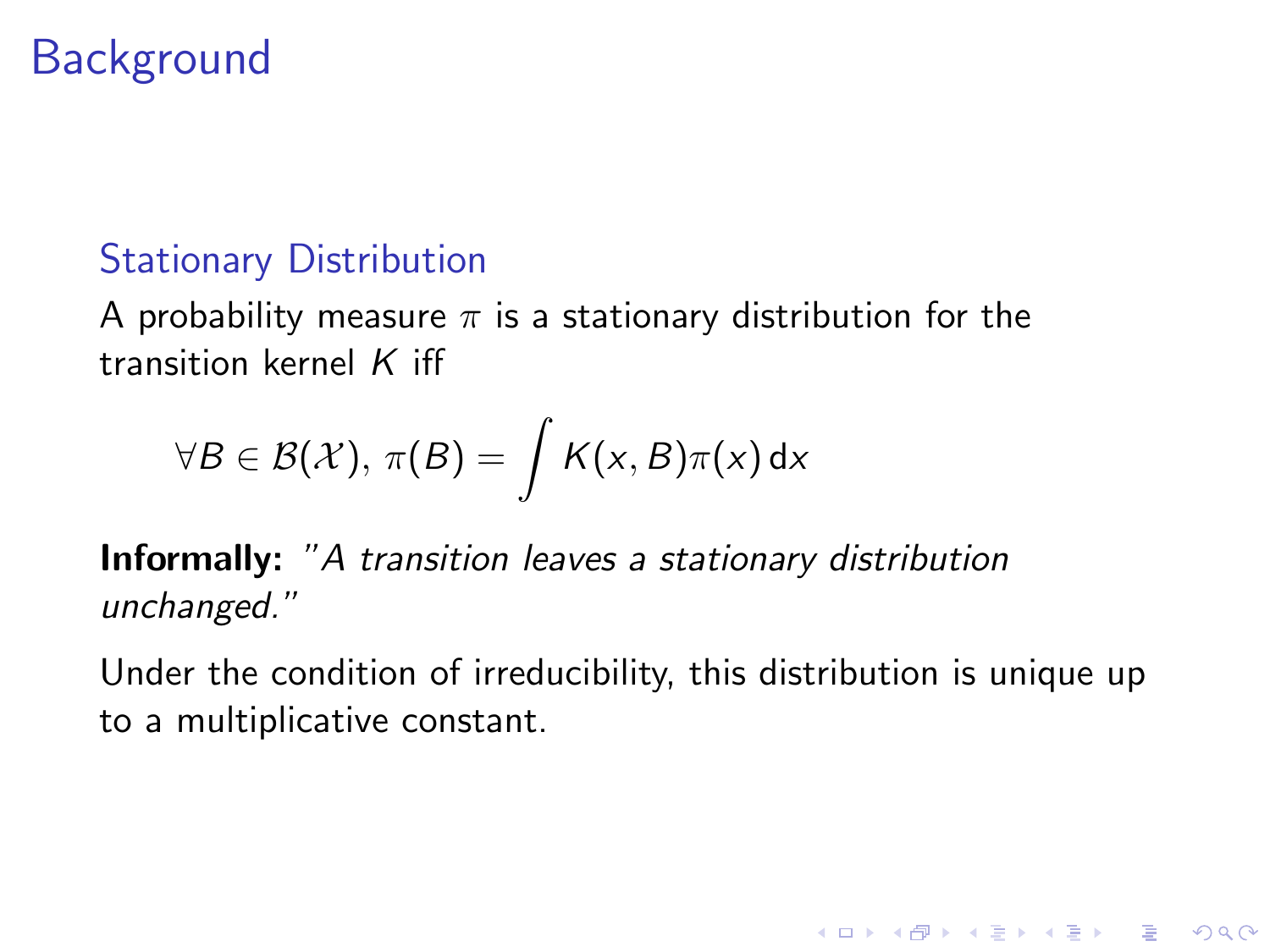#### <span id="page-12-0"></span>Theorem

If a Markov chain with transition kernel  $K$  statisfies the *detailed* balance condition with the pdf  $\pi$ , then  $\pi$  is the stationary distribution of the chain.

**KORK ERKER ADE YOUR** 

**Proof:** Using the fact that  $K(y, x) \pi(y) = K(x, y) \pi(x)$ .

$$
\int_{Y} K(y, B) \pi(y) dy = \int_{Y} \int_{B} K(y, x) \pi(y) dx dy
$$

$$
= \int_{Y} \int_{B} K(x, y) \pi(x) dx dy
$$

$$
= \int_{B} \pi(x) \int_{Y} K(x, y) dy dx
$$

$$
= \int_{B} \pi(x) dx = \pi(B)
$$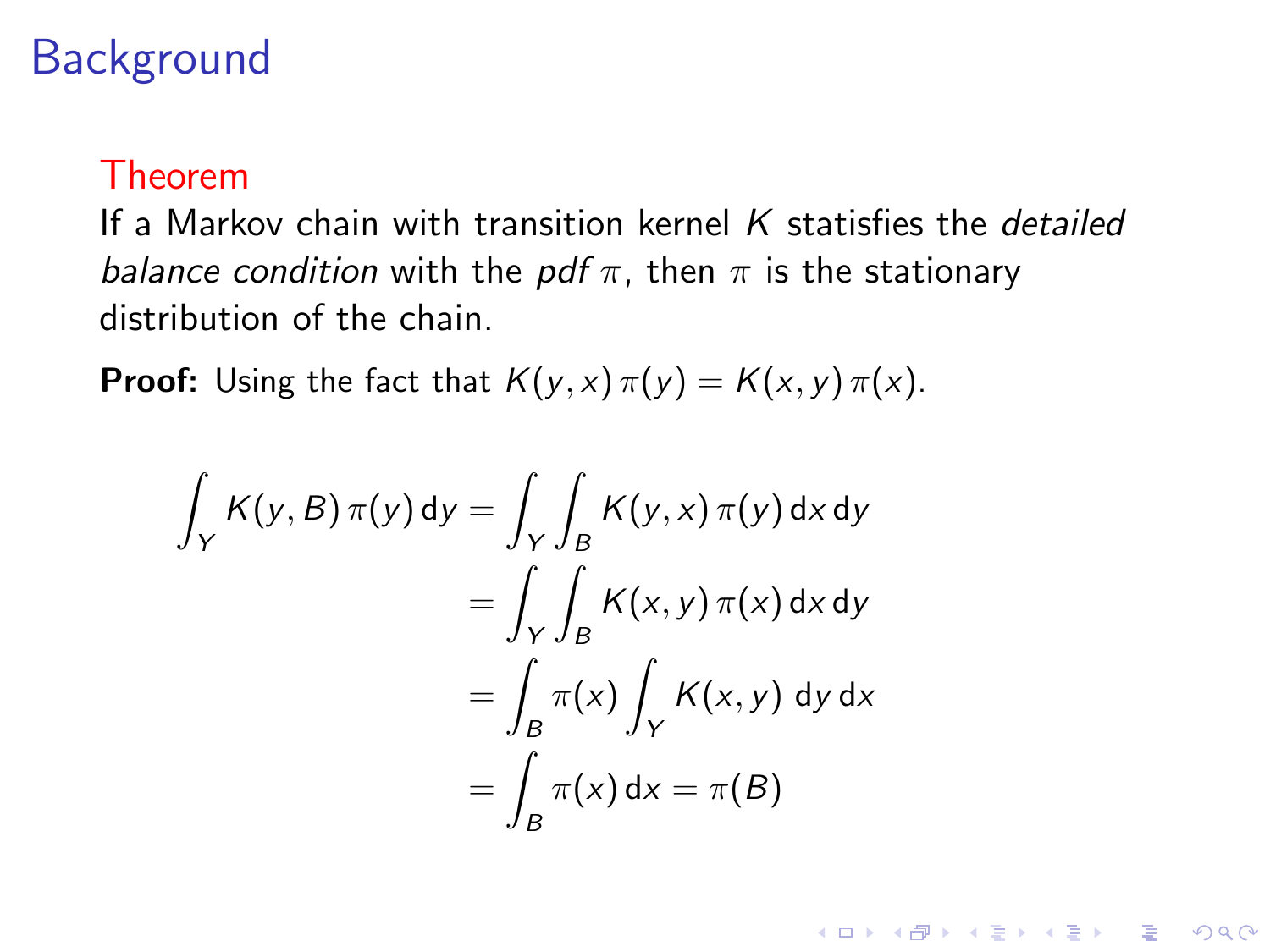#### <span id="page-13-0"></span>Problem

► Sampling  $X \sim f(x)$ 

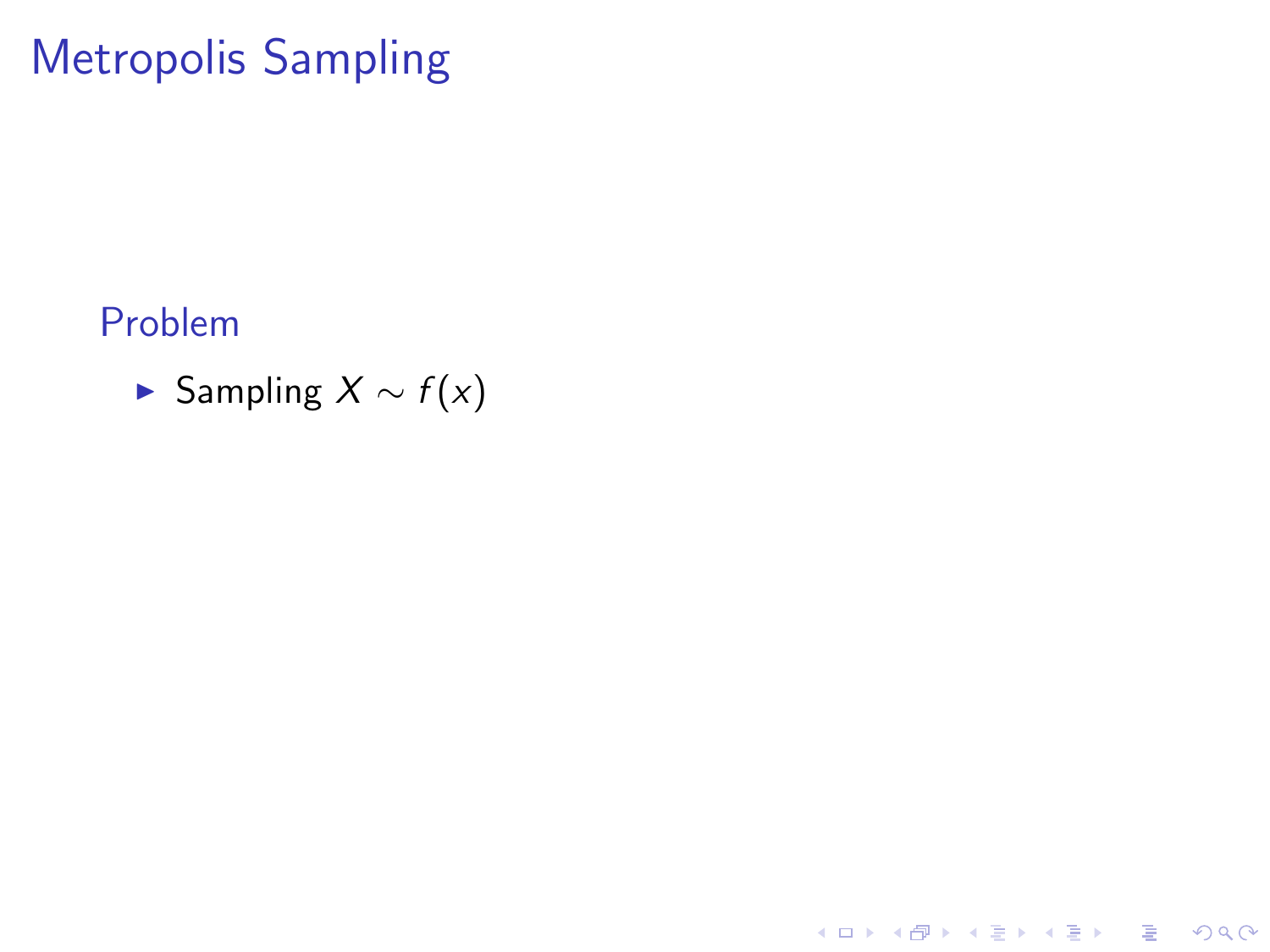#### <span id="page-14-0"></span>Problem

- ► Sampling  $X \sim f(x)$
- $\triangleright$  When f can be inversed analytically, use inversion.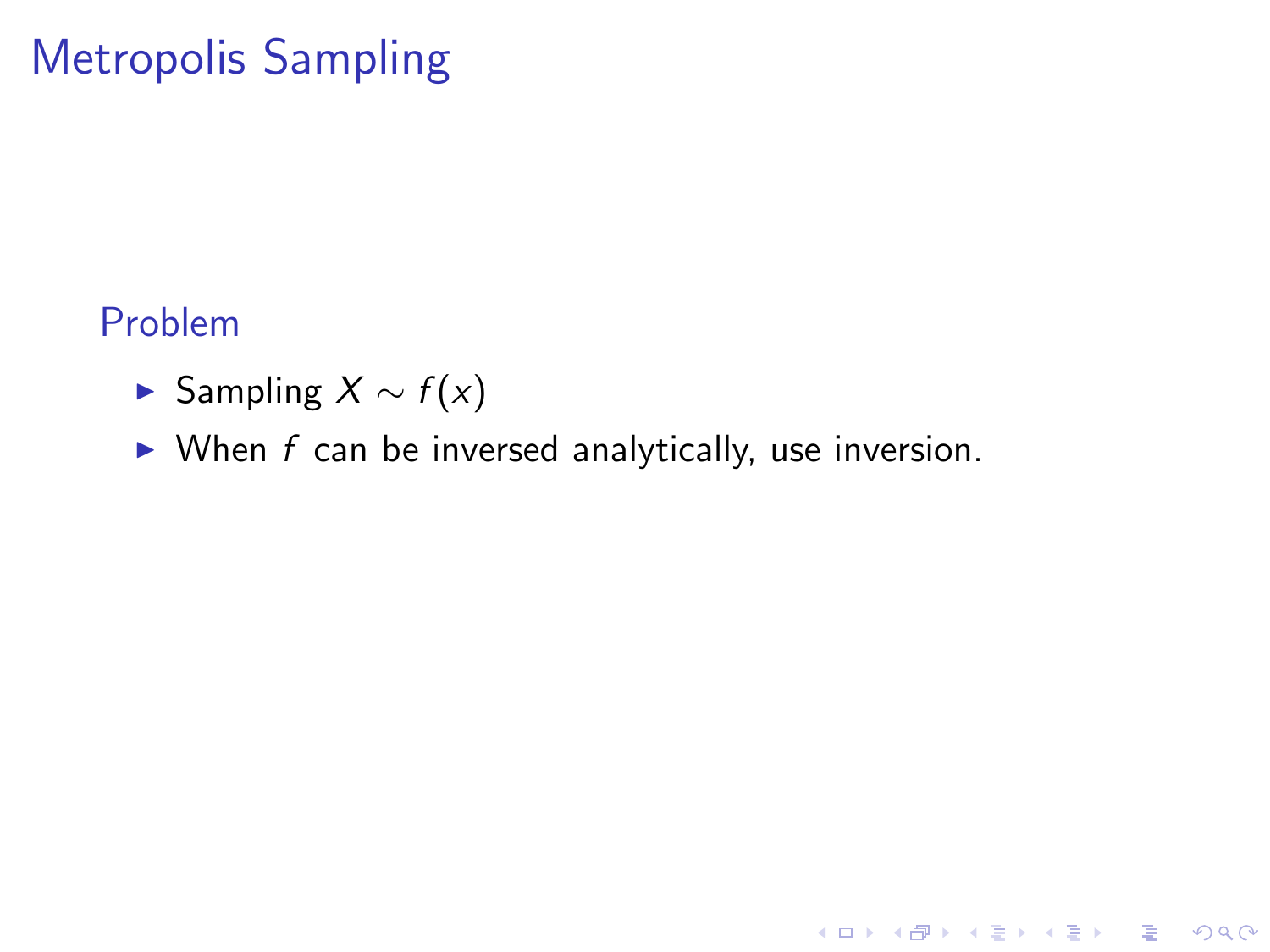#### <span id="page-15-0"></span>Problem

- ► Sampling  $X \sim f(x)$
- $\triangleright$  When f can be inversed analytically, use inversion.
- $\triangleright$  When f is known up to a constant, use rejection sampling.

**K ロ ▶ K @ ▶ K 할 X X 할 X → 할 X → 9 Q Q ^**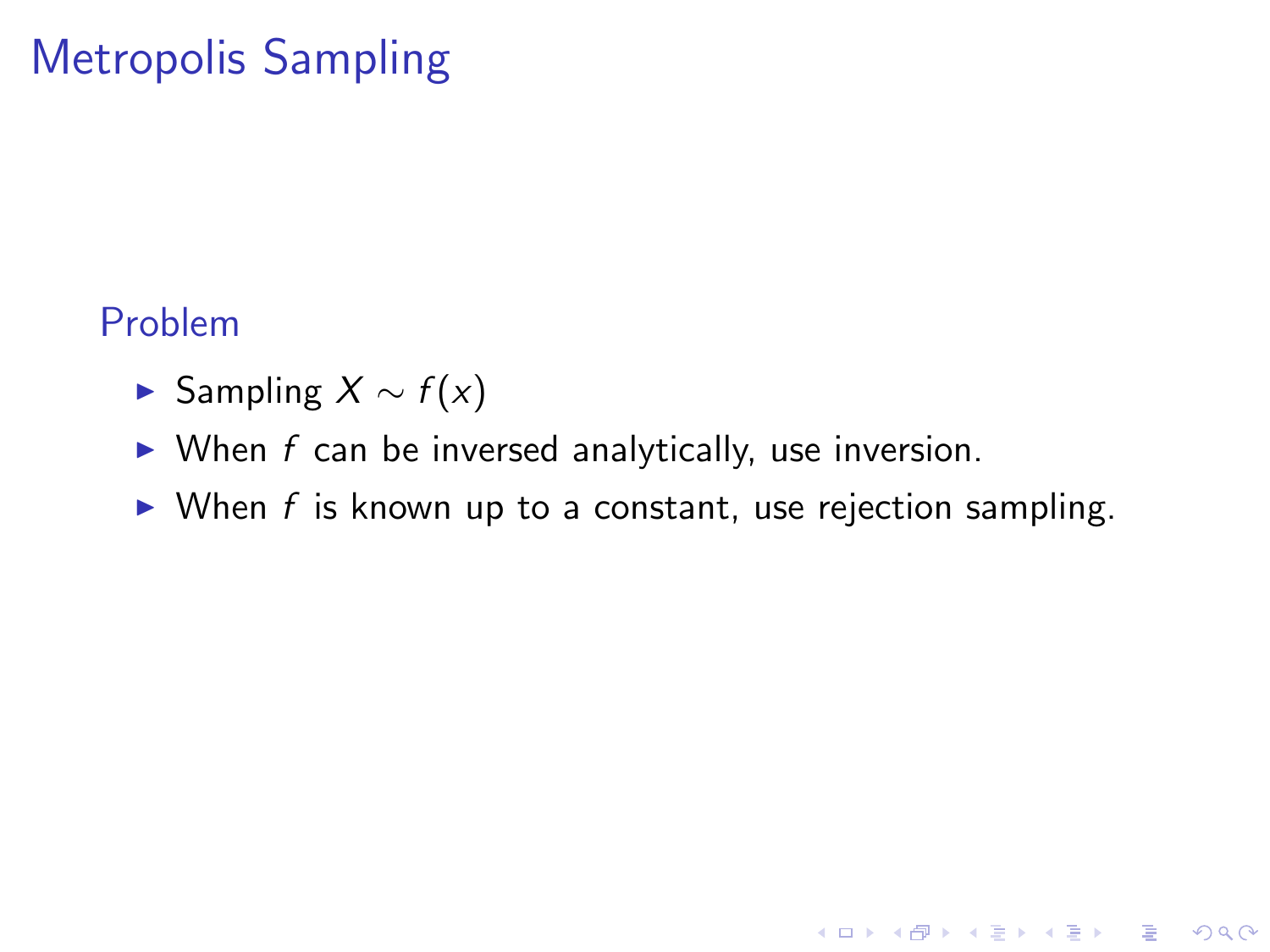#### <span id="page-16-0"></span>Problem

- ► Sampling  $X \sim f(x)$
- $\triangleright$  When f can be inversed analytically, use inversion.
- $\triangleright$  When f is known up to a constant, use rejection sampling.
- $\triangleright$  When f is only known point-wise and up to a constant, what can we do?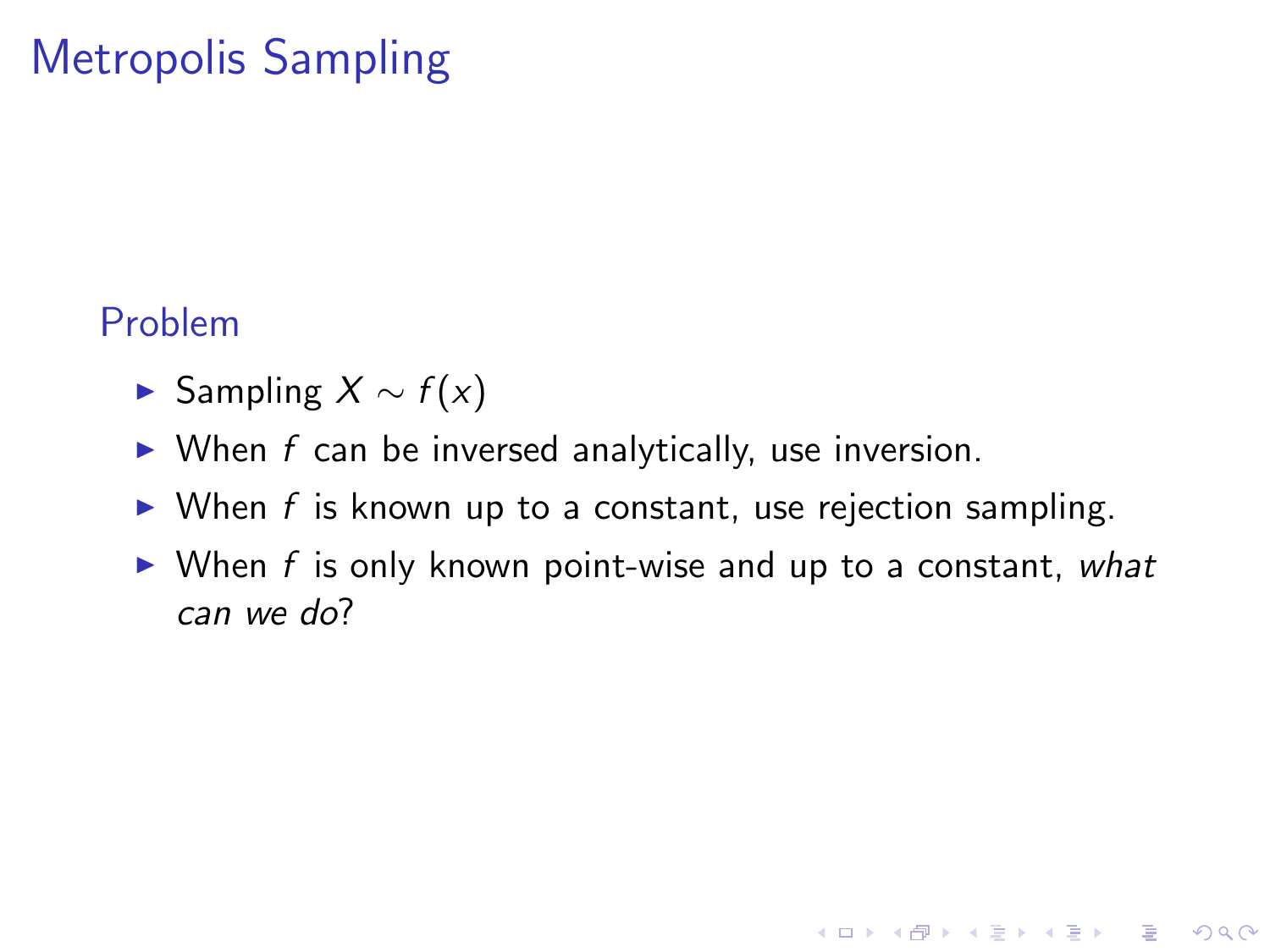### <span id="page-17-0"></span>The Metropolis-Hastings algorithm

Idea: Construct an homogeneous Markov chain that converges to the target distribution  $f(x)$ . Here, g is a function s.t.  $g \alpha f$ .

```
Start from an initial state x_0, and t = 0.
loop
    Choose a proposal sample Y_t \sim q(y|x_t).
    Compute a = min(1, \frac{q(x_t|y_t)g(y_t)}{q(y_t|x_t)g(x_t)})\frac{q(x_t|y_t)g(y_t)}{q(y_t|x_t)g(x_t)}).
   Sample U \sim \mathcal{U}(0, 1).
   if u \le a then
       x_{t+1} \longleftarrow y_t . Accept
   else
       x_{t+1} \leftarrow x_t . Reject
   end if
    t \leftarrow t + 1end loop
```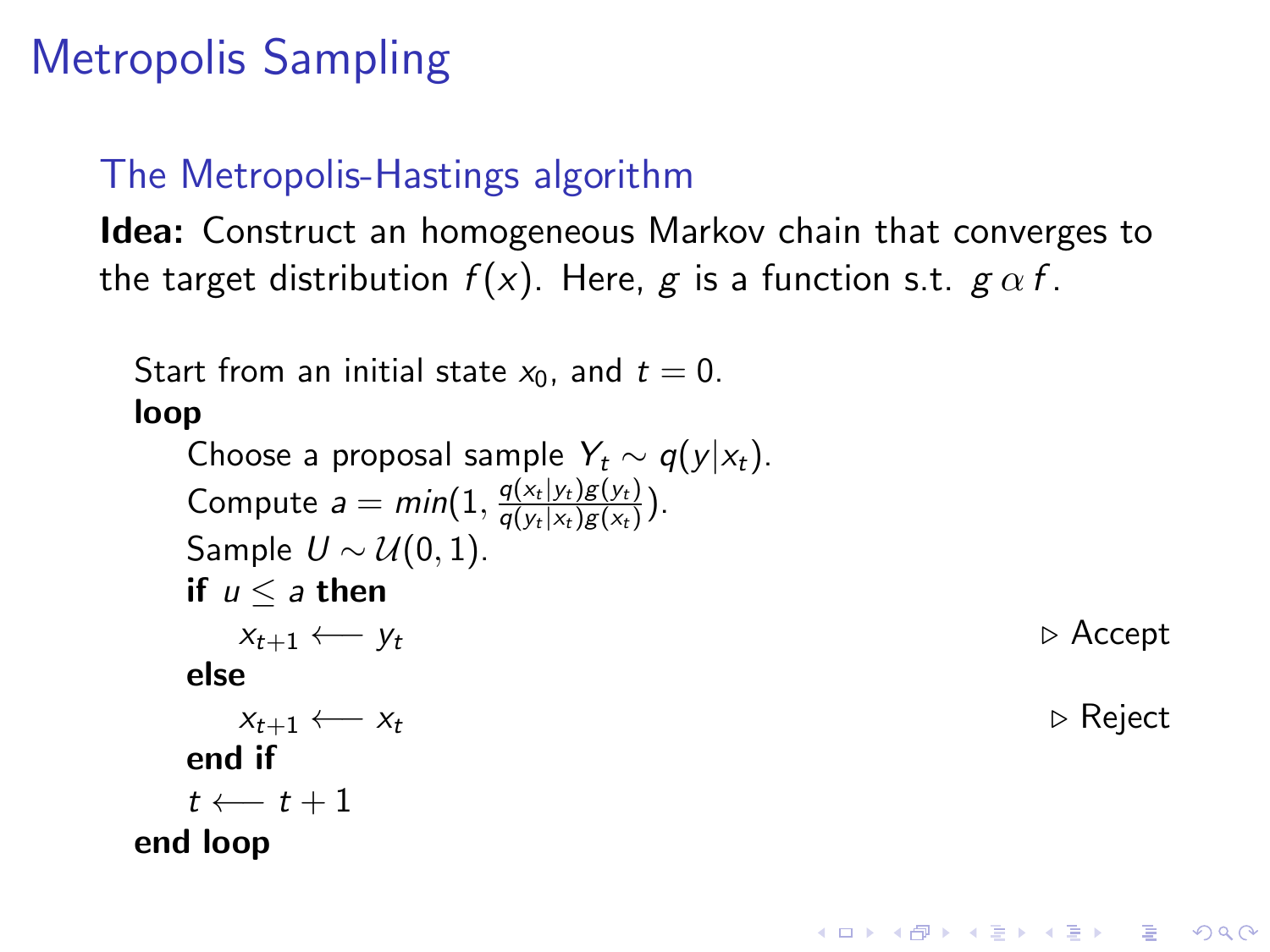#### <span id="page-18-0"></span>Proposal distribution

 $\blacktriangleright$  How to design the proposal distribution  $q$ ?

K ロ ▶ K @ ▶ K 할 ▶ K 할 ▶ | 할 | © 9 Q @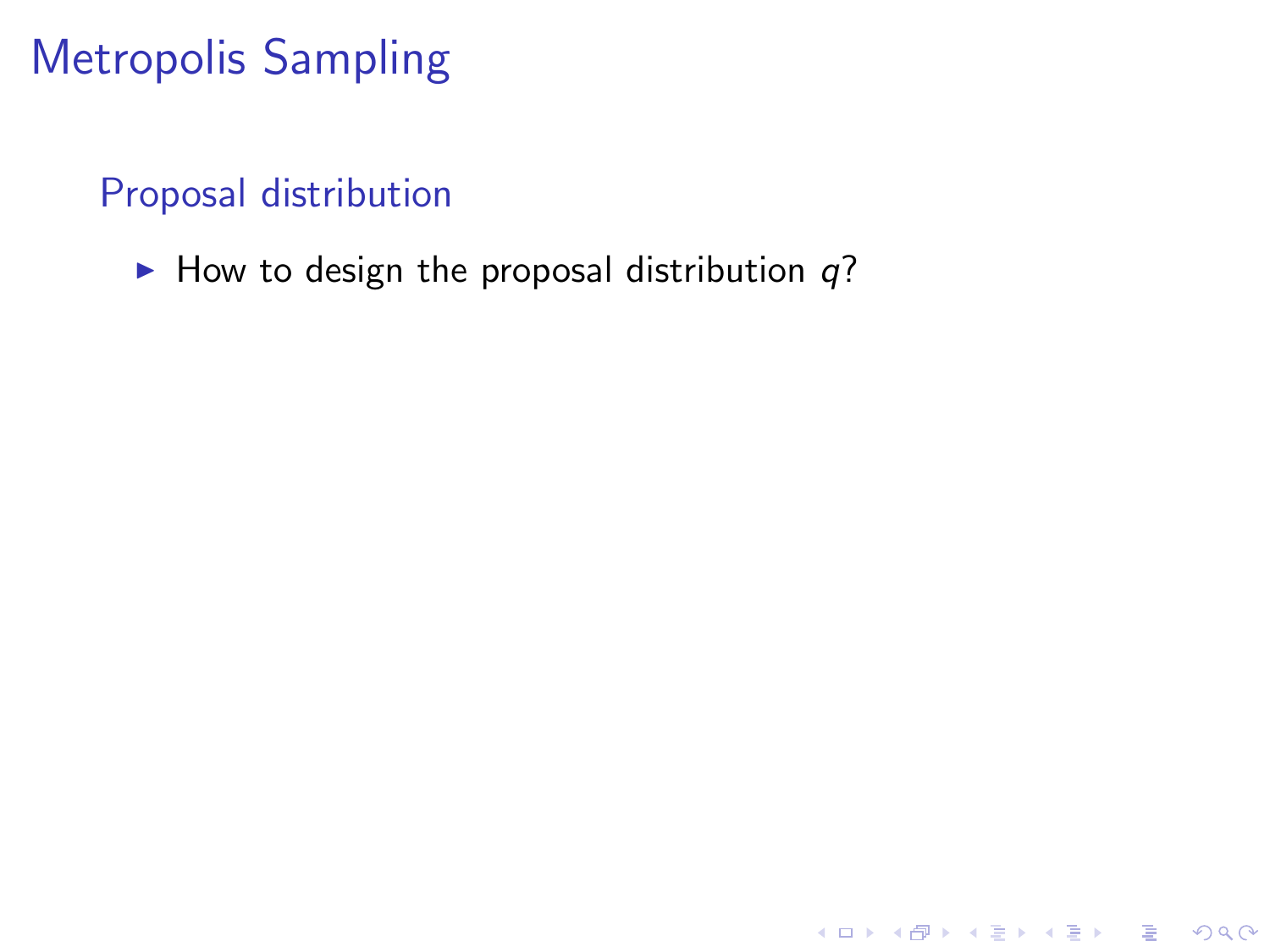### <span id="page-19-0"></span>Proposal distribution

- $\blacktriangleright$  How to design the proposal distribution q?
- Freedom in the choice of q as long as it follows some properties to ensure convergence.
- $\triangleright$  The two following conditions form a sufficient convergence criterion:
	- $\triangleright$  Non-zero rejection probability  $P\left[f(X_t)q(Y_t|X_t)\leq f(Y_t)q(X_t|Y_t)\right]<1$
	- $\triangleright$  Strong irreducibility  $\forall$ (x, y),  $q(y|x) > 0$
- $\triangleright$  When these conditions are met, the chain converges to the stationary distribution of the chain.

**KORKAR KERKER EL VOLO**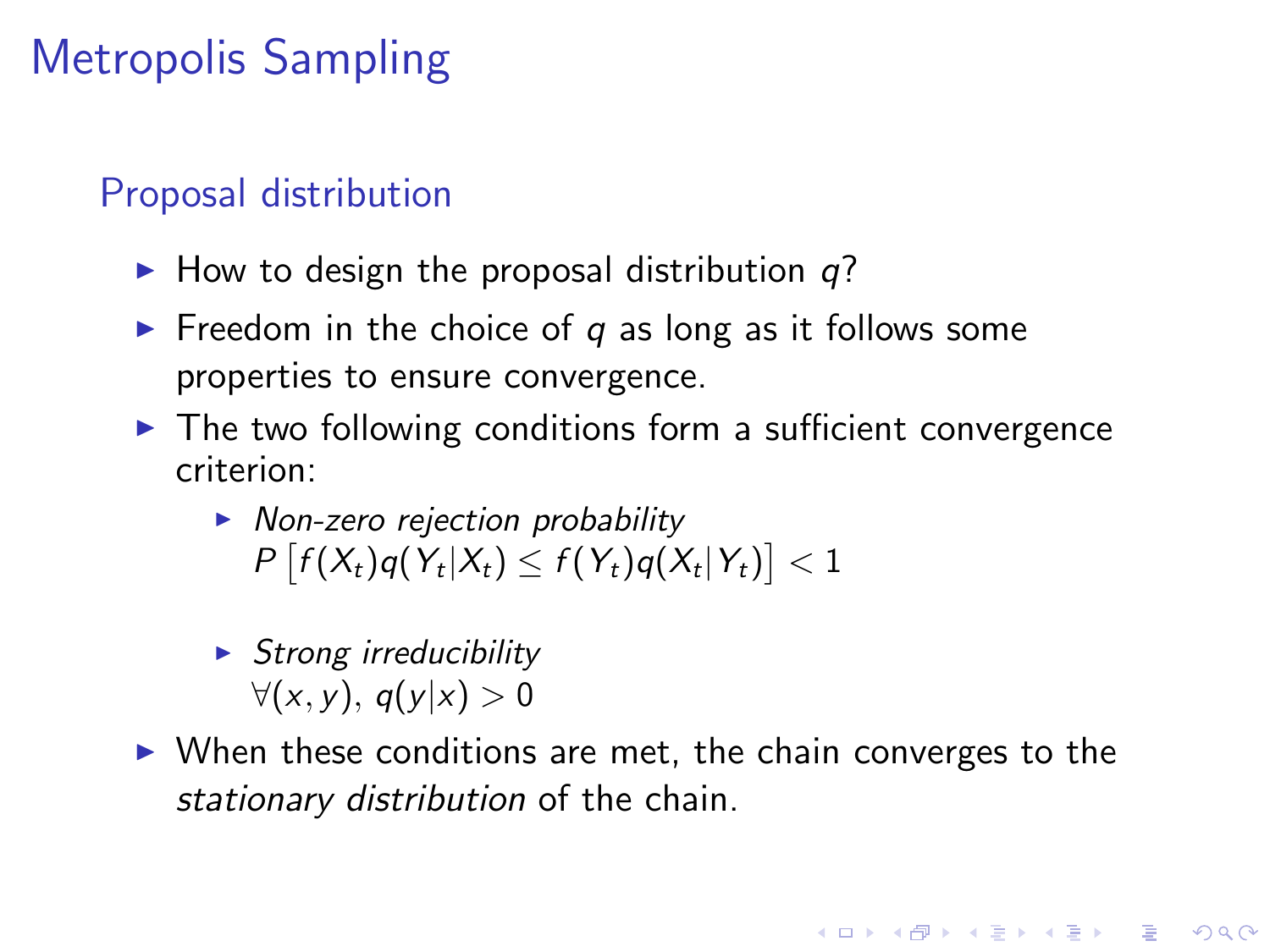#### <span id="page-20-0"></span>**Convergence**

We can prove that:

- $\triangleright$  The kernel associated with the Markov chain generated by the algorithm statisfies the *detailed balance* with the target function  $f$ .
- $\blacktriangleright$  This implies that f is a stationary distribution of the chain.
- $\triangleright$  Under the sufficient convergence conditions, the chain then converges to the distribution f .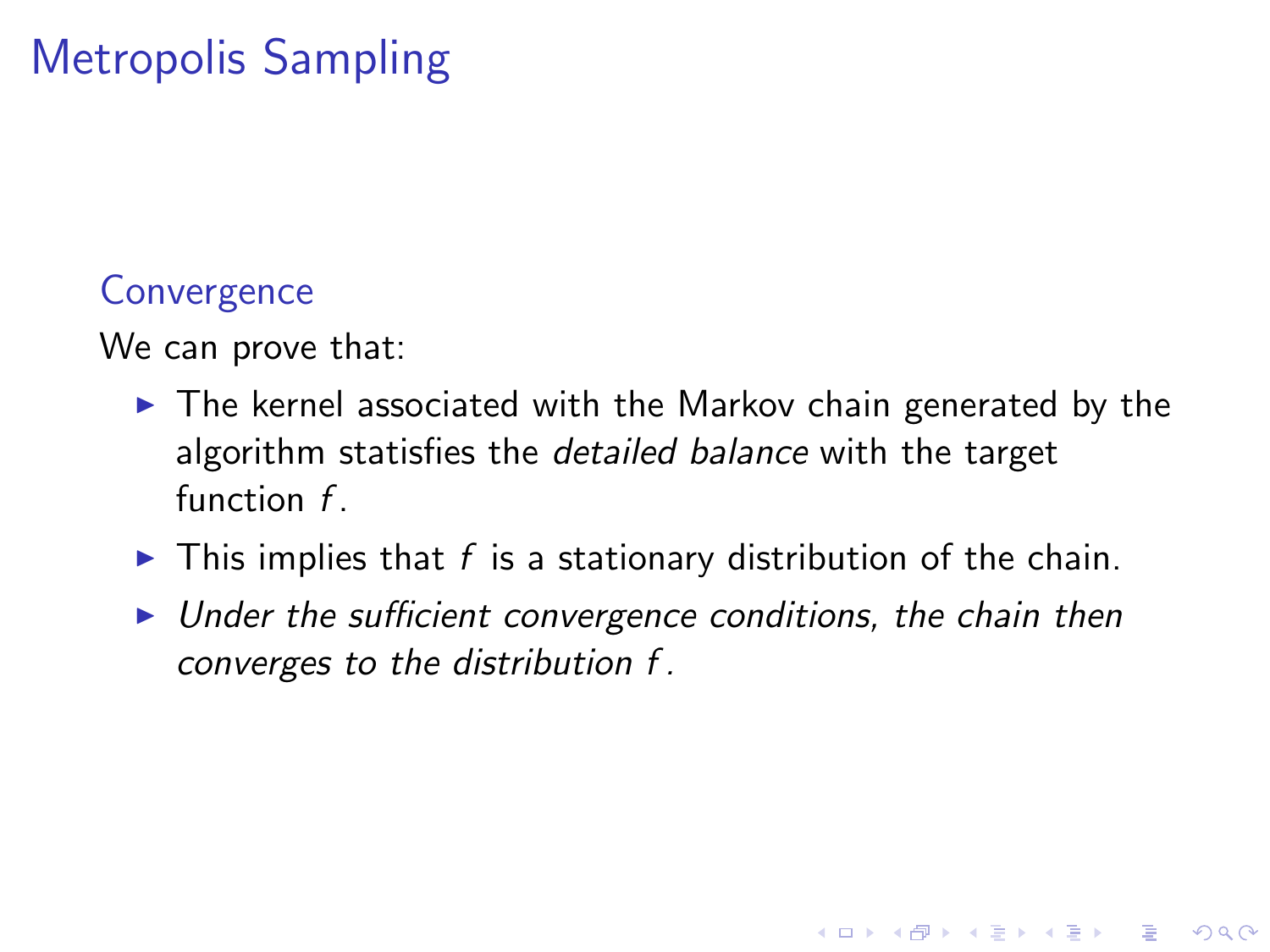### <span id="page-21-0"></span>Key Messages

- $\triangleright$  The Metropolis Hastings algorithm generates a Markov chain which converges to the distribution  $f$ .
- $\triangleright$  There is freedom in the choice of the proposal q as long as the convergence is ensured.
- $\triangleright$  The target function f needs only be known point-wise and up to a constant.